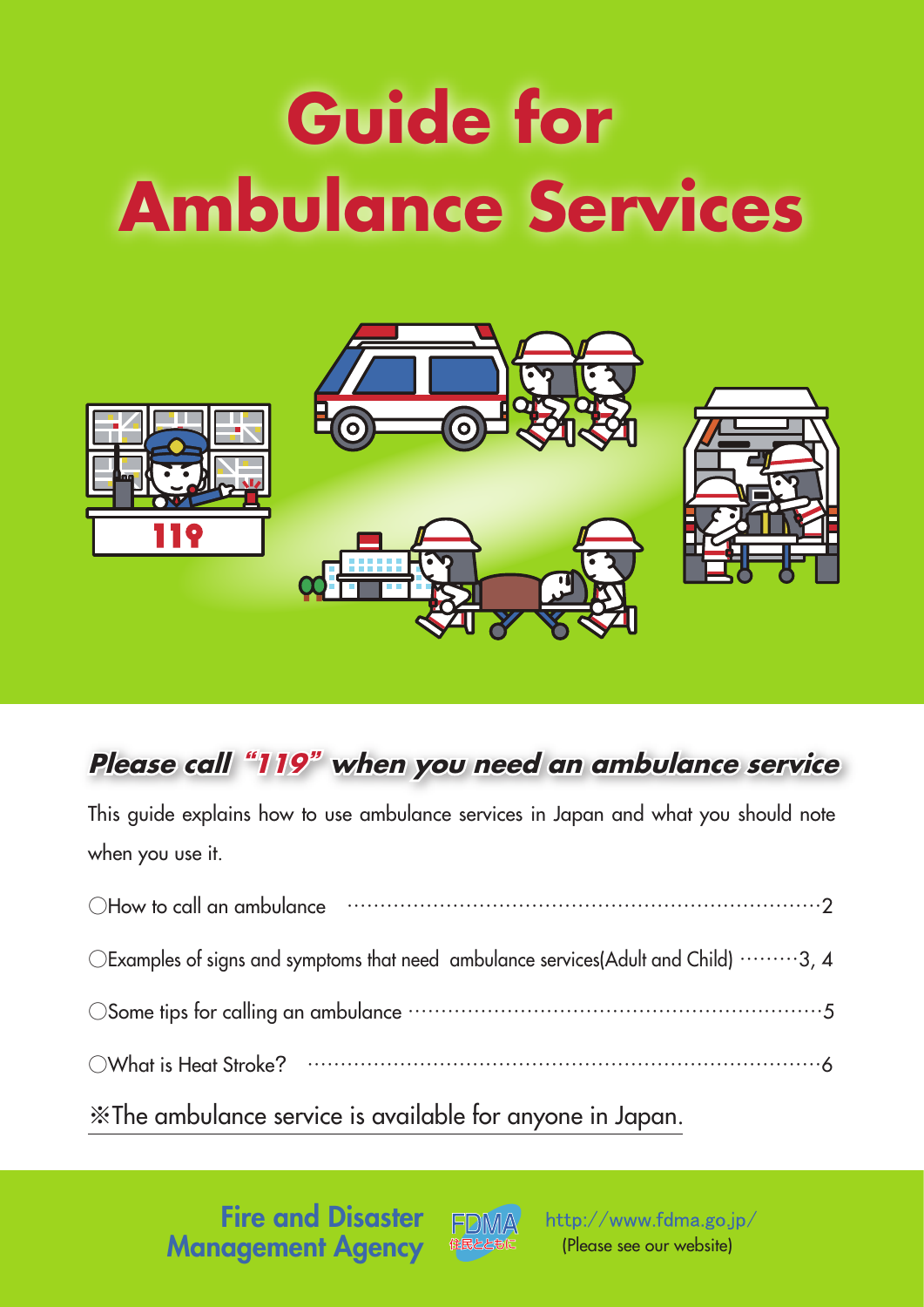## **How to call an ambulance**

**After receiving the 119 call, the dispatcher will ask you some questions needed for an ambulance dispatch. If the situation is serious, the ambulance will be dispatched before all these questions have been asked.** 

※ **Please ask them to help you call if there are Please ask them to help you call it there are please stay calm and answer slowly.**<br>people who speak Japanese around you.



※ In addition to this, the dispatcher may ask you more details and information about your or the patient's medical condition.Please give them as much information as possible.

※ The above illustrated flow is one of the most common cases of communication with the "119" operators.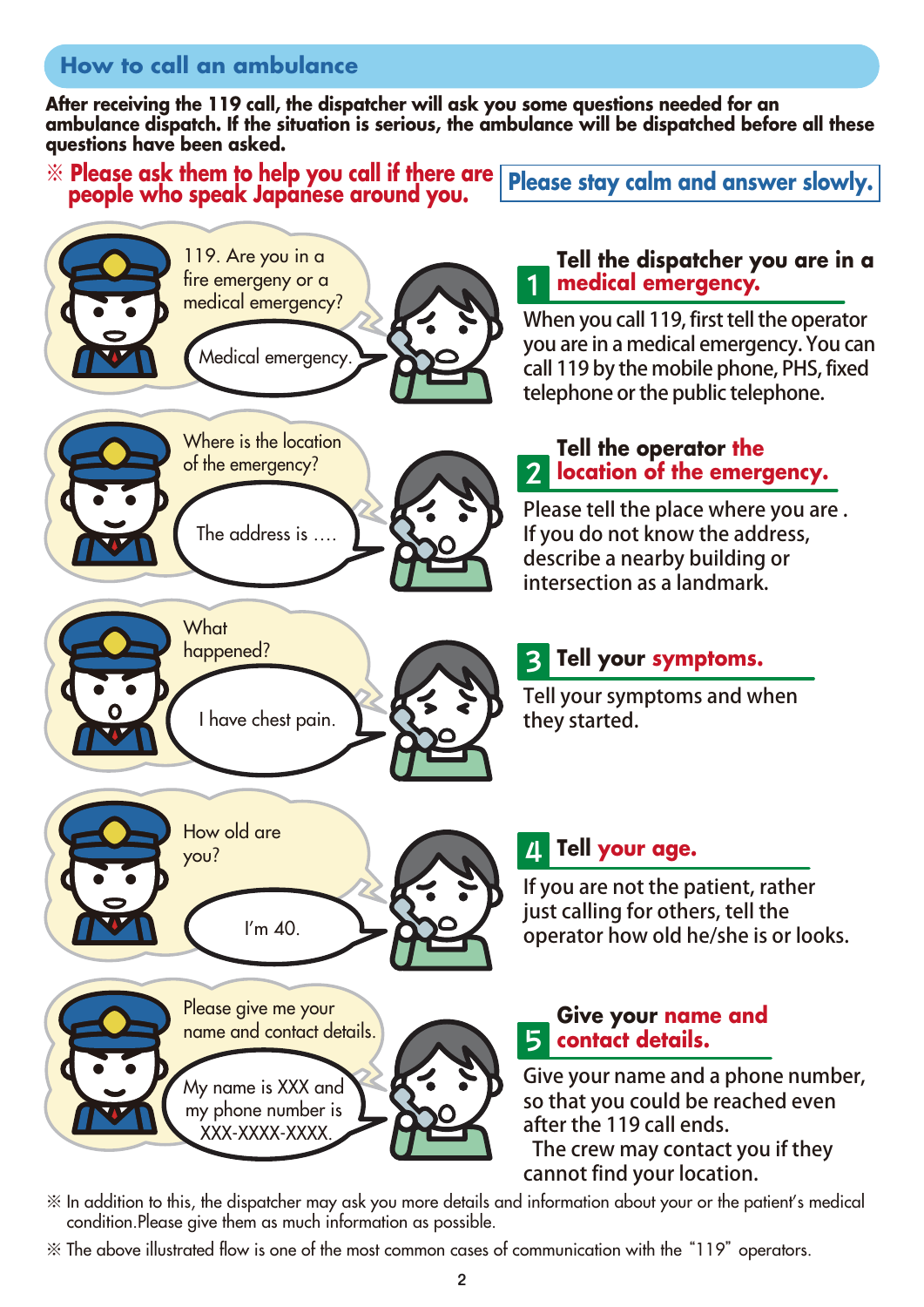### **Do not hesitate to call an ambulance if you have any of the following conditions.**

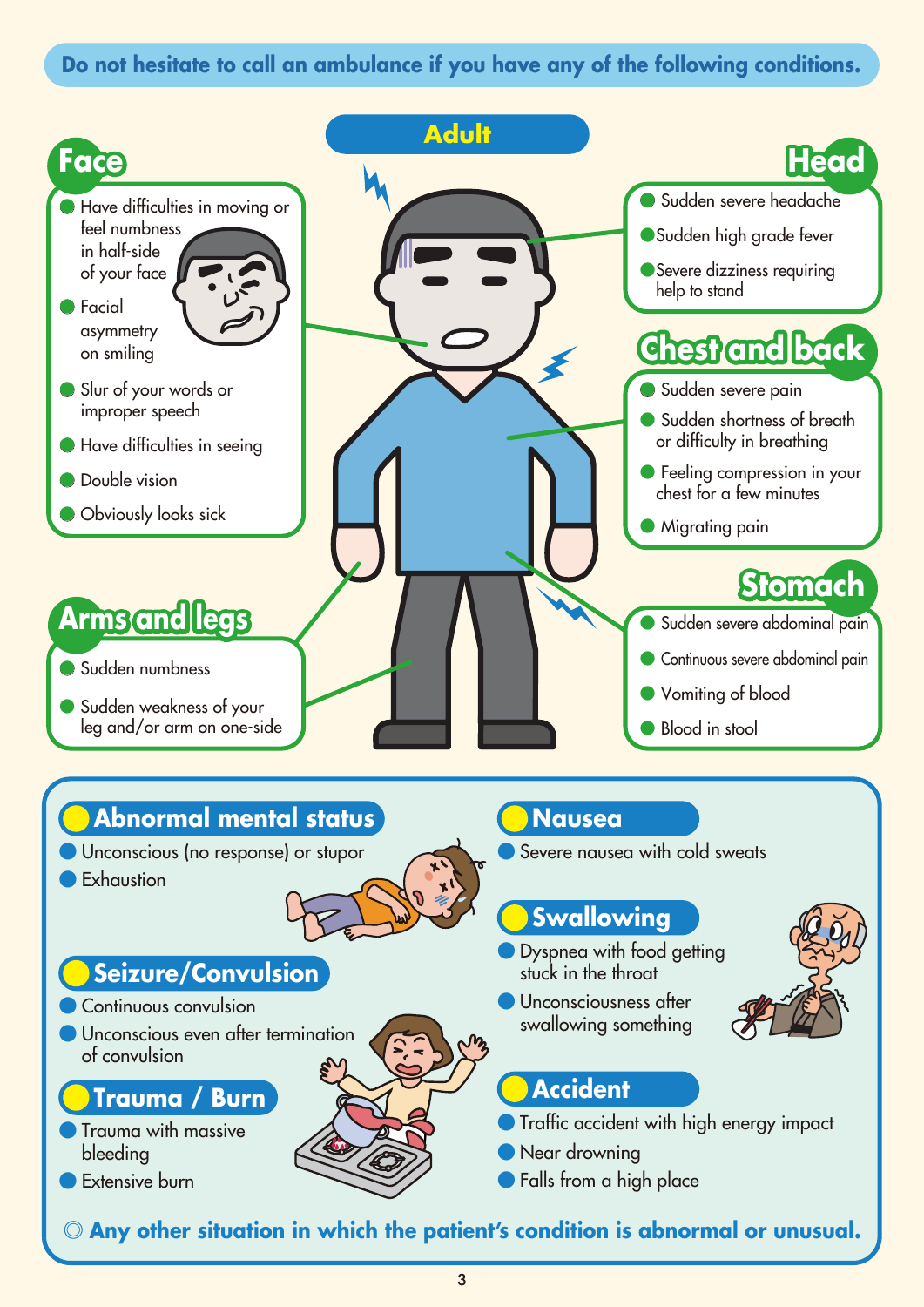## **Do not hesitate to call an ambulance if you have any of the following conditions.**

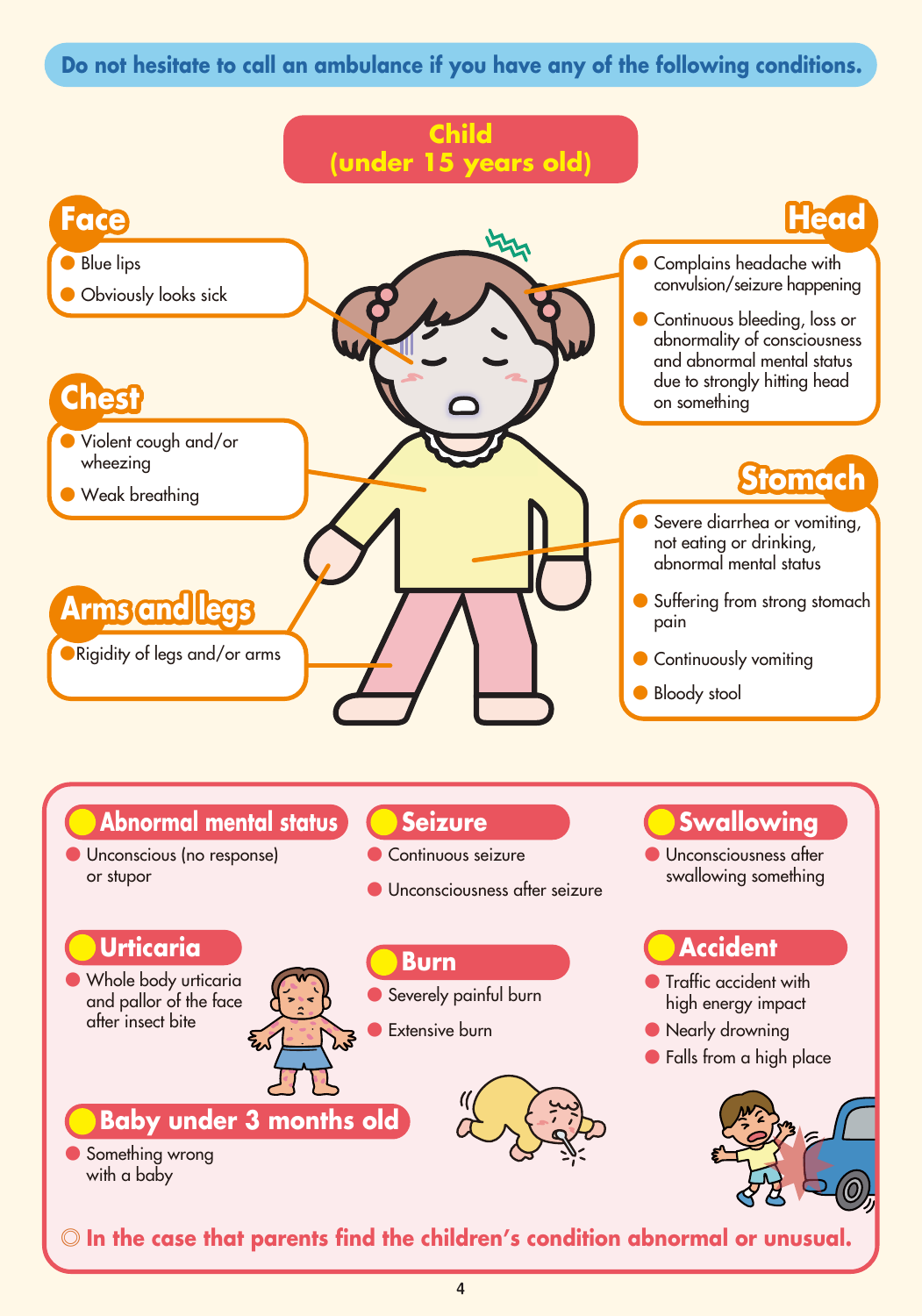## **Some tips for calling an ambulance**

## **Dial 119 to call an ambulance**

#### **Emergency transport system by ambulance (from 119 call to medical institution)**



If you can ask people on site, send them out to the place where the ambulance is due to arrive. This will help the ambulance crew reach you more quickly.

#### **It is helpful if you can prepare the following things when calling an ambulance.**

- ·Passport
- ·Cash/Credit card (to pay at the hospital)
- ·Current medication



This way please

#### **When the ambulance arrives, tell the ambulance team the following information.**

- ・The conditions under which the accident or illness occurred
- ・ Any changes before the ambulance arrived
- ・ Most painful symptoms
- ・Past history of sickness
- ・Current medication

| Illness is $\bullet \bullet \bullet$ |  |
|--------------------------------------|--|
| Regular medication is                |  |
|                                      |  |

※ It is useful to have a note of your current medical status in hand.